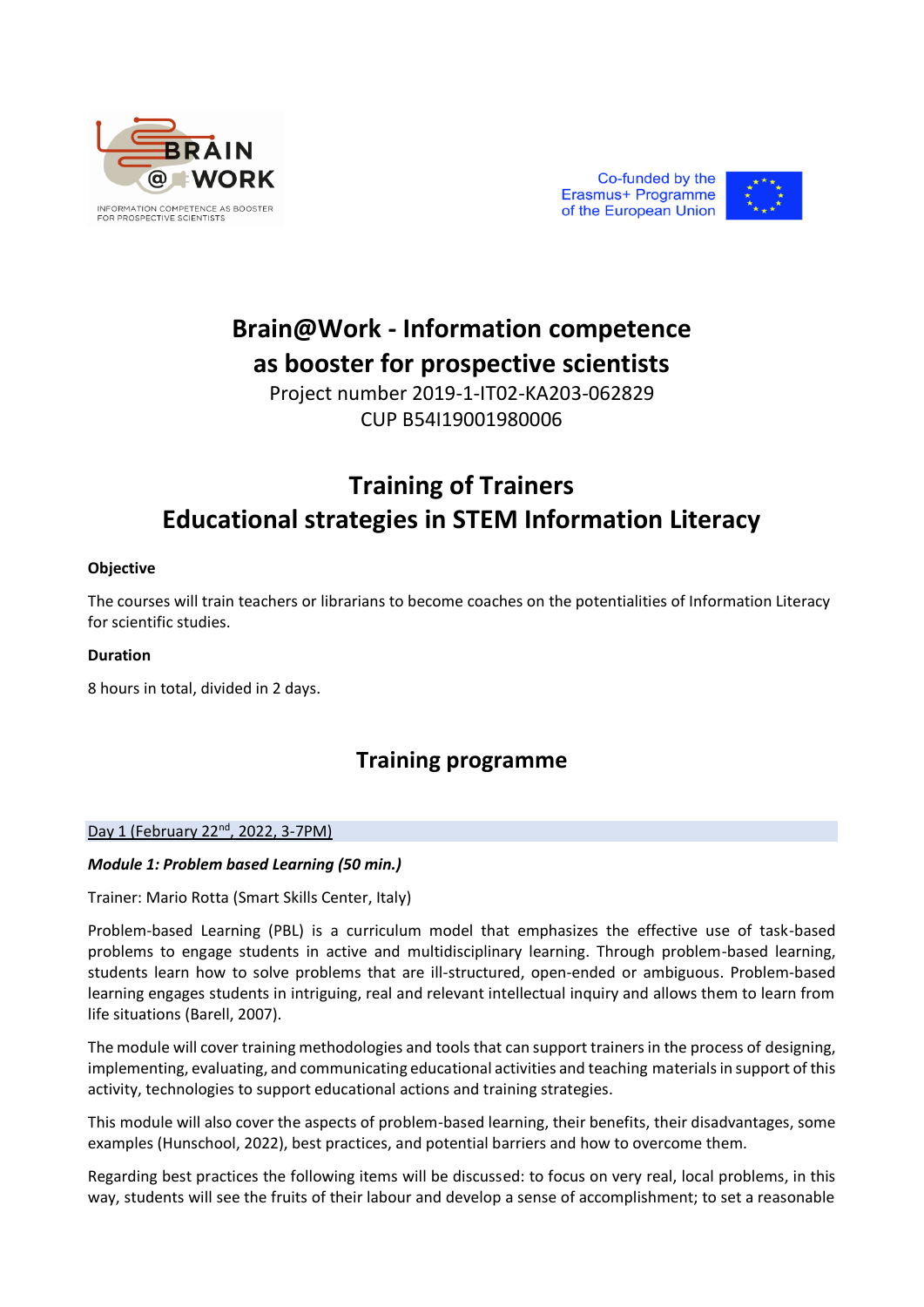scope for the activity by considering students experience (gather the students to discuss project goals, deadlines and materials, to brainstorm some action steps for the project), to make sure the assignment has no one right answer; to consider how students will present the solution of the problem (e.g. a multimedia presentation).

Regarding barriers students sometimes run into problems such as the lack of community support and lack of resources.

# *Module 2: The process of the scientific publishing (1,5h. including a middle session break)*

Trainers: Bernard Pochet (University of Liège, Belgium), Rui Sousa and Dinis Carvalho (University of Minho, Portugal)

The module will go through the different processes included in the available Brain@Work project learning units:

- Selecting the right journal.
	- Find scientific journals by topic or discipline
	- Evaluate the quality of scientific journals
	- Acknowledge the news issues in research assessment practices
	- Acquire effective strategies
	- Acquire awareness about habits and behaviour in this field
	- Dissemination of scientific work
- Scrum methodology
- Data publishing methodology

# *Module 3: How to develop new Learning Units (50 min.)*

Trainer: Mario Rotta (Smart Skills Center, Italy)

- Selecting the right topic
- Writing appropriately the general and specific objectives following the Bloom's Taxonomy Pyramid
- Developing the Dossier
- Fundamental DOs and DON'Ts to teach Information Literacy in digital environment
- Useful links and bibliography

### *Module 4: Assessment in the PBL approach (30 min.)*

Trainer: Bernard Pochet (University of Liège, Belgium)

Assessment of acquired competencies: templates and practical exercises examples.

After module 4, the participants will discuss and select the Learning Units they will develop as a practice case during the second day. Group organization (10 groups x 6 participants), topics distribution.

## Day 2 (March 8th, 2022, 3-7PM)

### **Practical sessions**

Facilitated by the Brain@Work Team

Practical sessions where participants will develop the previously selected Learning Units. Methodology:

• Summary of the PBL method (15 min.)